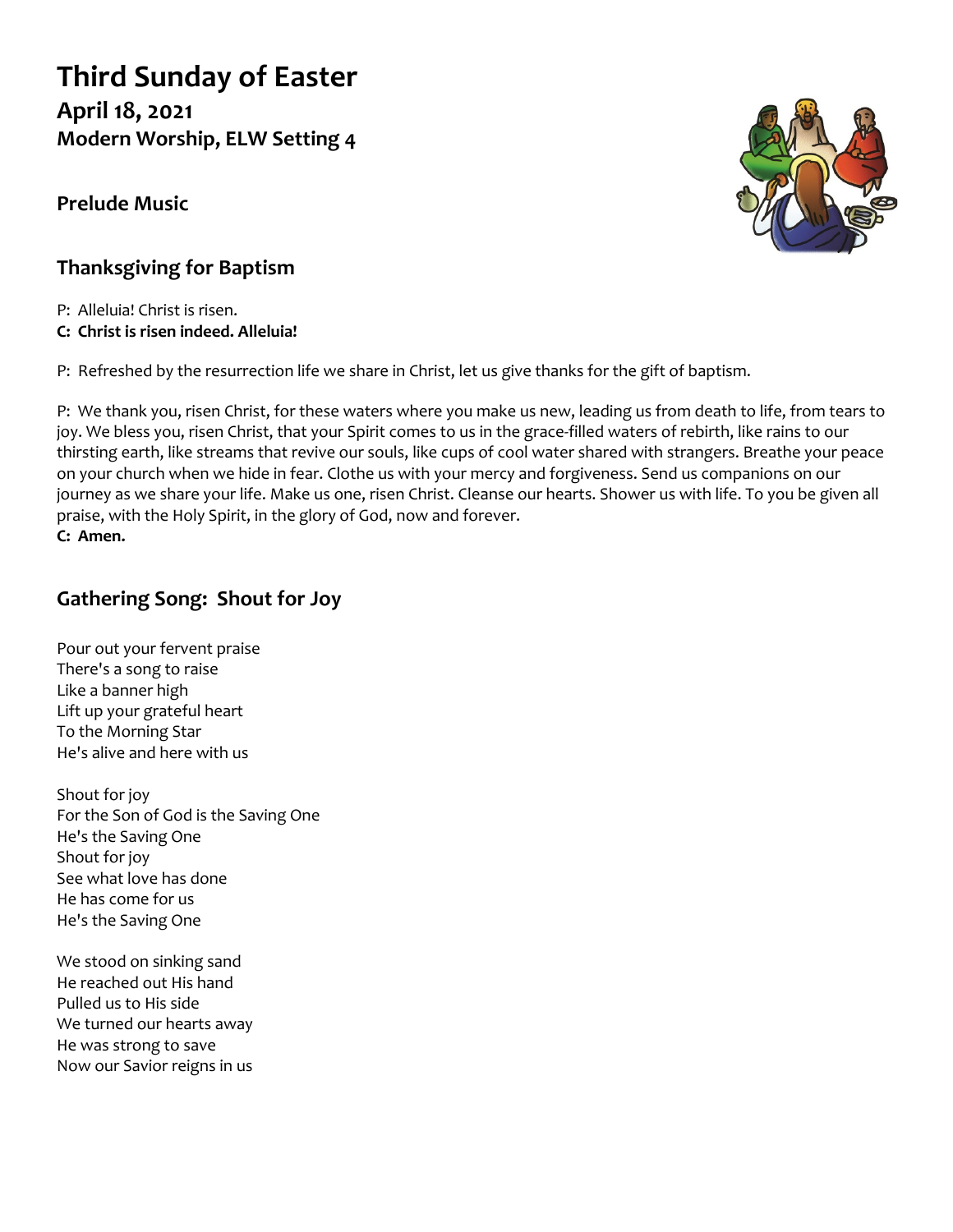Shout for joy For the Son of God is the Saving One He's the Saving One Shout for joy See what love has done He has come for us He's the Saving One

Oh oh oh oh Oh oh oh oh

There is no other God like You We sing the praises that You're due Jesus You have saved us Oh whoa There is no other God who reigns You are the Name above all names Jesus You have saved us Whoa whoa

and shout for joy For the Son of God is the Saving One He's the Saving One Shout for joy See what love has done He has come for us He's the Saving One

#### **Greeting**

P: The grace of our Lord Jesus Christ, the love of God, and the communion of the Holy Spirit, be with you all! **C: And also with you!**

#### **Kyrie**

A/P: In peace, let us pray to the Lord. **C: Lord, have mercy.** A/P: For the peace from above, and for our salvation, let us pray to the Lord. **C: Lord, have mercy.** A/P: For the peace of the whole world, for the well-being of the church of God, and for the unity of all, let us pray to the Lord. **C: Lord have mercy.** A/P: For this holy house, and for all who offer here their worship and praise, let us pray to the Lord. **C: Lord have mercy.** A/P: Help, save, comfort, and defend us, gracious Lord. **C: Amen.**

#### **Prayer of the Day**

A: Let us pray together,

**C: Holy and righteous God, you are the author of life, and you adopt us to be your children. Fill us with your words of life, that we may live as witnesses to the resurrection of your Son, Jesus Christ, our Savior and Lord, who lives and reigns with you and the Holy Spirit, one God, now and forever. Amen.**

#### **Children's Message**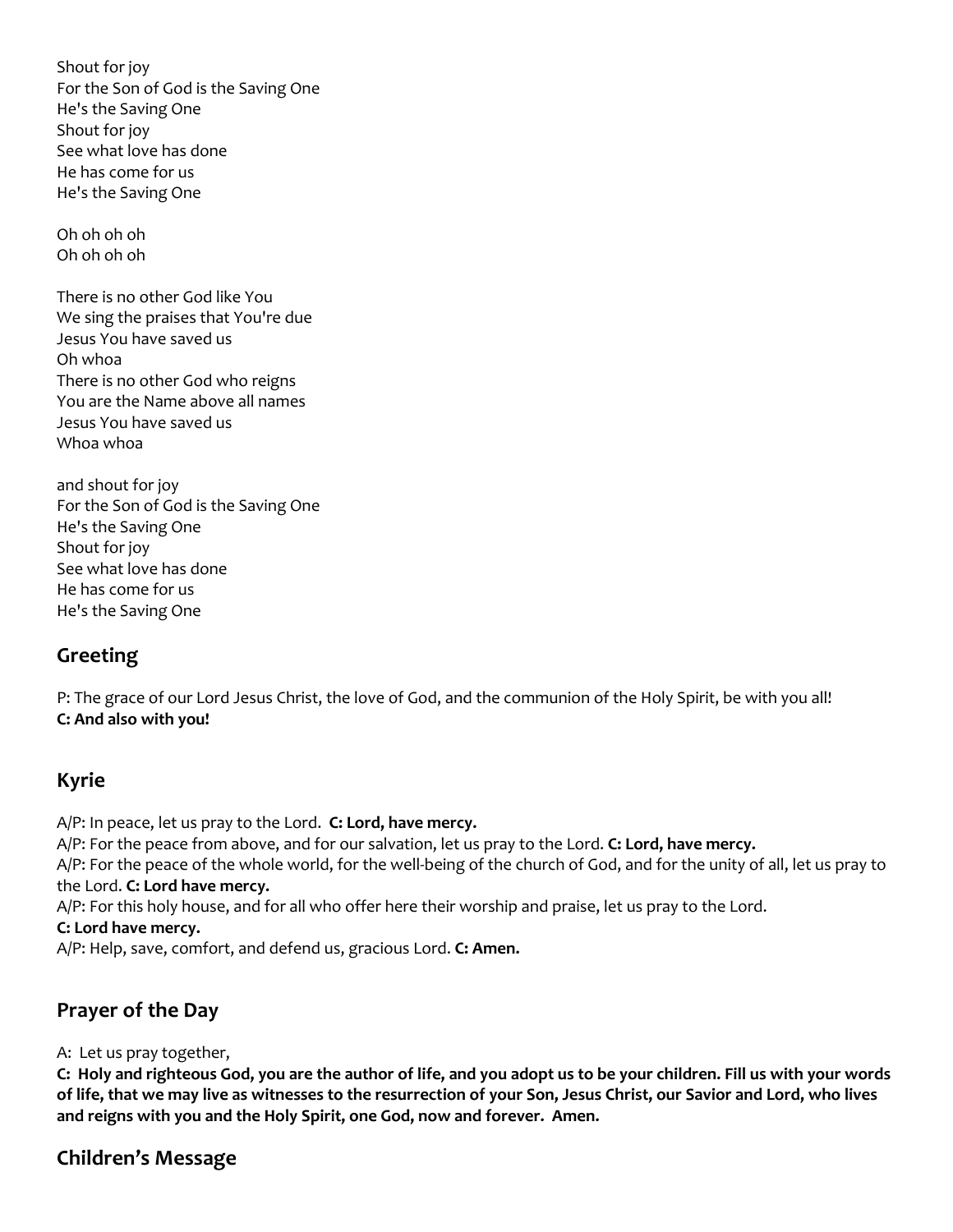### **First Reading: 1 John 3:1-7**

God has loved us in order to make us children of God. Though we do not yet know the full details of our future existence, *we trust that God will reveal it just as God revealed Jesus to take away our sins.*

1See what love the Father has given us, that we should be called children of God; and that is what we are. The reason the world does not know us is that it did not know him. 2Beloved, we are God's children now; what we will be has not yet been revealed. What we do know is this: when he is revealed, we will be like him, for we will see him as he is. 3And all who have this hope in him purify themselves, just as he is pure. 4Everyone who commits sin is guilty of lawlessness; sin is lawlessness. 5You know that he was revealed to take away sins, and in him there is no sin. 6No one who abides in him sins; no one who sins has either seen him or known him. 7Little children, let no one deceive you. Everyone who does what is right is righteous, just as he is righteous.

- L: The Word of the Lord
- **C: Thanks be to God**

#### **Gospel Acclamation:**

Alleluia. Lord, to whom shall we go? You have the words of eternal life. Alleluia.

#### **Gospel: Luke 24:36b-48**

*In this account of an appearance after his resurrection, Jesus opens the minds of the disciples to understand him as Messiah. Jesus convinces them that he has been raised and sends them on a mission to proclaim the message of repentance and forgiveness.*

P: A reading from… **C: Glory to You, O Lord.**

36bJesus himself stood among [the disciples] and said to them, "Peace be with you." 37They were startled and terrified, and thought that they were seeing a ghost. 38He said to them, "Why are you frightened, and why do doubts arise in your hearts? 39Look at my hands and my feet; see that it is I myself. Touch me and see; for a ghost does not have flesh and bones as you see that I have." 40And when he had said this, he showed them his hands and his feet. 41While in their joy they were disbelieving and still wondering, he said to them, "Have you anything here to eat?" 42They gave him a piece of broiled fish, 43and he took it and ate in their presence. 44Then he said to them, "These are my words that I spoke to you while I was still with you—that everything written about me in the law of Moses, the prophets, and the psalms must be fulfilled." 45Then he opened their minds to understand the scriptures, 46and he said to them, "Thus it is written, that the Messiah is to suffer and to rise from the dead on the third day, 47and that repentance and forgiveness of sins is to be proclaimed in his name to all nations, beginning from Jerusalem. 48You are witnesses of these things."

P: The Gospel of the Lord.

**C: Praise to you, O Christ.**

**Sermon – Pastor Paul**

**Song of the Day: We Walk by Faith** (*Please see back page for music)*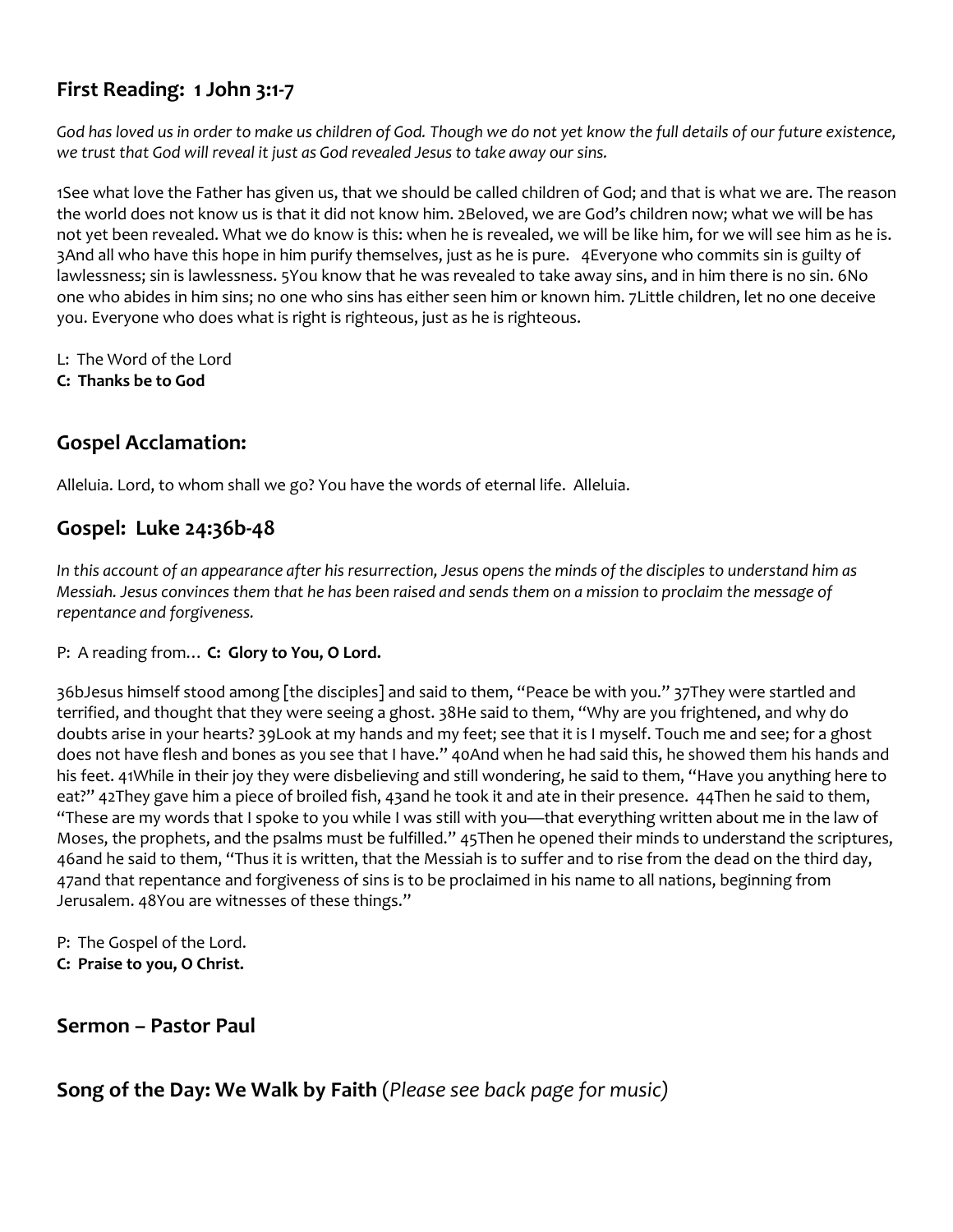#### **Apostles Creed**

**I believe in God, the Father almighty, creator of Heaven and earth.** 

**I believe in Jesus Christ, God's only Son, our Lord, who was conceived by the Holy Spirit, born of the virgin Mary, suffered under Pontius Pilate, was crucified, died, and was buried; he descended to the dead. On the third day he rose again; he ascended into heaven, he is seated at the right hand of the Father, and he will come to judge the living and the dead.**

**I believe in the Holy Spirit, the holy catholic church, the communion of saints, the forgiveness of sins, the resurrection of the body, and the life everlasting. Amen.**

#### **Prayers of the Church / Sign of the Peace**

#### **Words of Institution**

#### **Lord's Prayer**

**Our Father, who art in heaven, hallowed be thy name, thy kingdom come, thy will be done, on earth as it is in heaven. Give us this day our daily bread; and forgive us our trespasses, as we forgive those who trespass against us; and lead us not into temptation, but deliver us from evil. For thine is the kingdom, and the power, and the glory, forever and ever. Amen.**

#### **Communion**

#### **Communion Song: Spirit of Gentleness** (Please see back page for music)

#### **Final Blessing**

P: May our glorious God grant you a spirit of wisdom to know and to love the risen Lord Jesus. The God of life, Father,  $\pm$  Son, and Holy Spirit, bless you now and forever. **C: Amen.**

#### **Dismissal**

A: Alleluia! Christ is risen. **C: Christ is risen indeed. Alleluia!** A: Go in peace. Share the good news. Alleluia! **C: Thanks be to God. Alleluia!**

\* \* \* \* \* \* \* \* \* \* \* \* \* \* \* \* \* \* \* \* \* \* \* \* \* \* \* \* \* \*

**Sending Song: All the Earth Will Sing Your Praises** (see next page)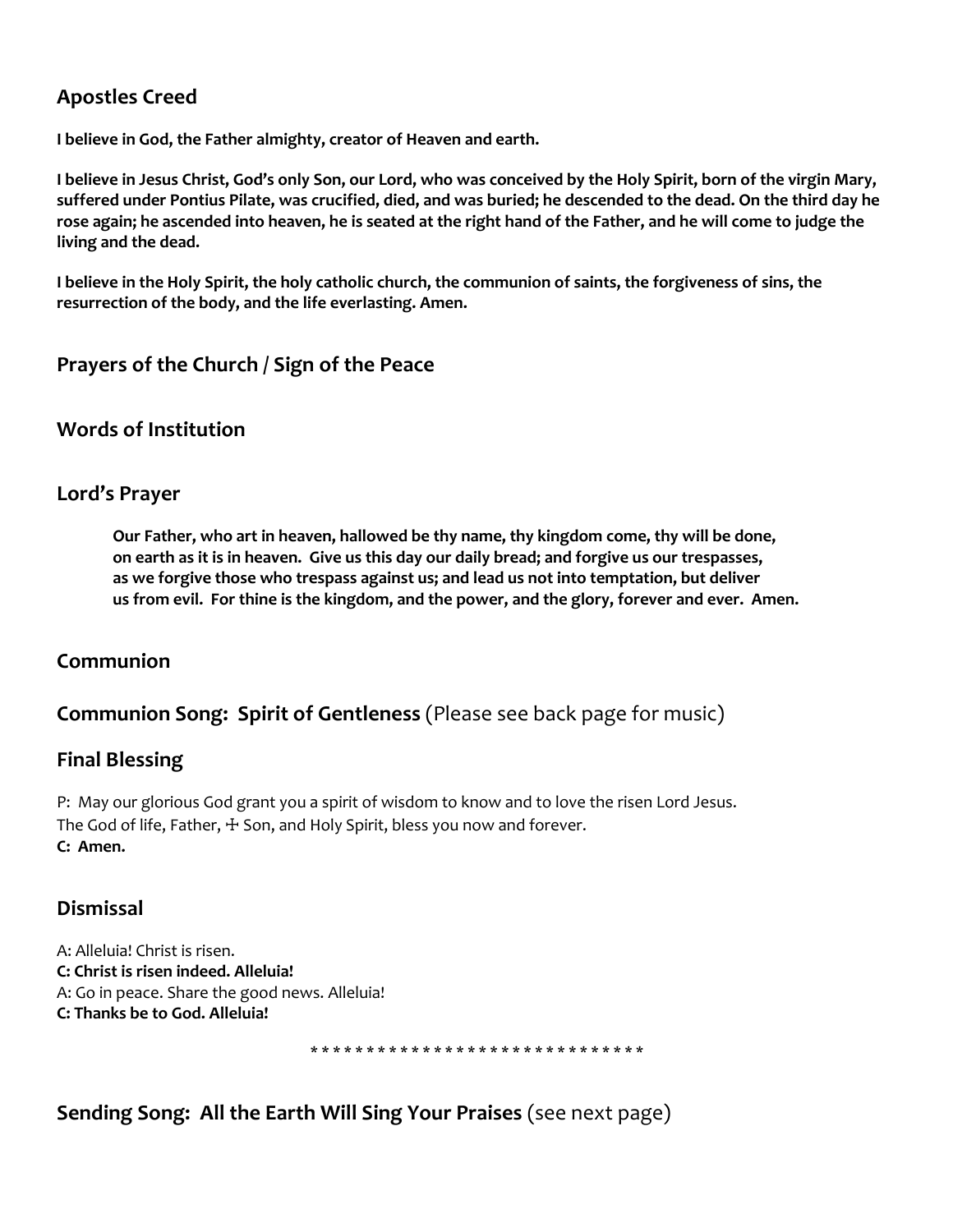You lived You died You said in three days You would rise You did You're alive You rule You reign You said You're coming back again I know that You will And all the earth will sing Your praises

All the earth will sing Your praises

You took You take our sins away O God You give You gave Your life away for us You came down You saved us through the cross Our hearts are changed Because of Your great love

You lived You died You said in three days You would rise You did You're alive You rule You reign You said You're coming back again I know that You will And all the earth will sing Your praises

You lived You died You said in three days You would rise You did You're alive You rule You reign You said You're coming back again I know that You will And all the earth will sing Your praises

All the earth will sing Your praises (4X)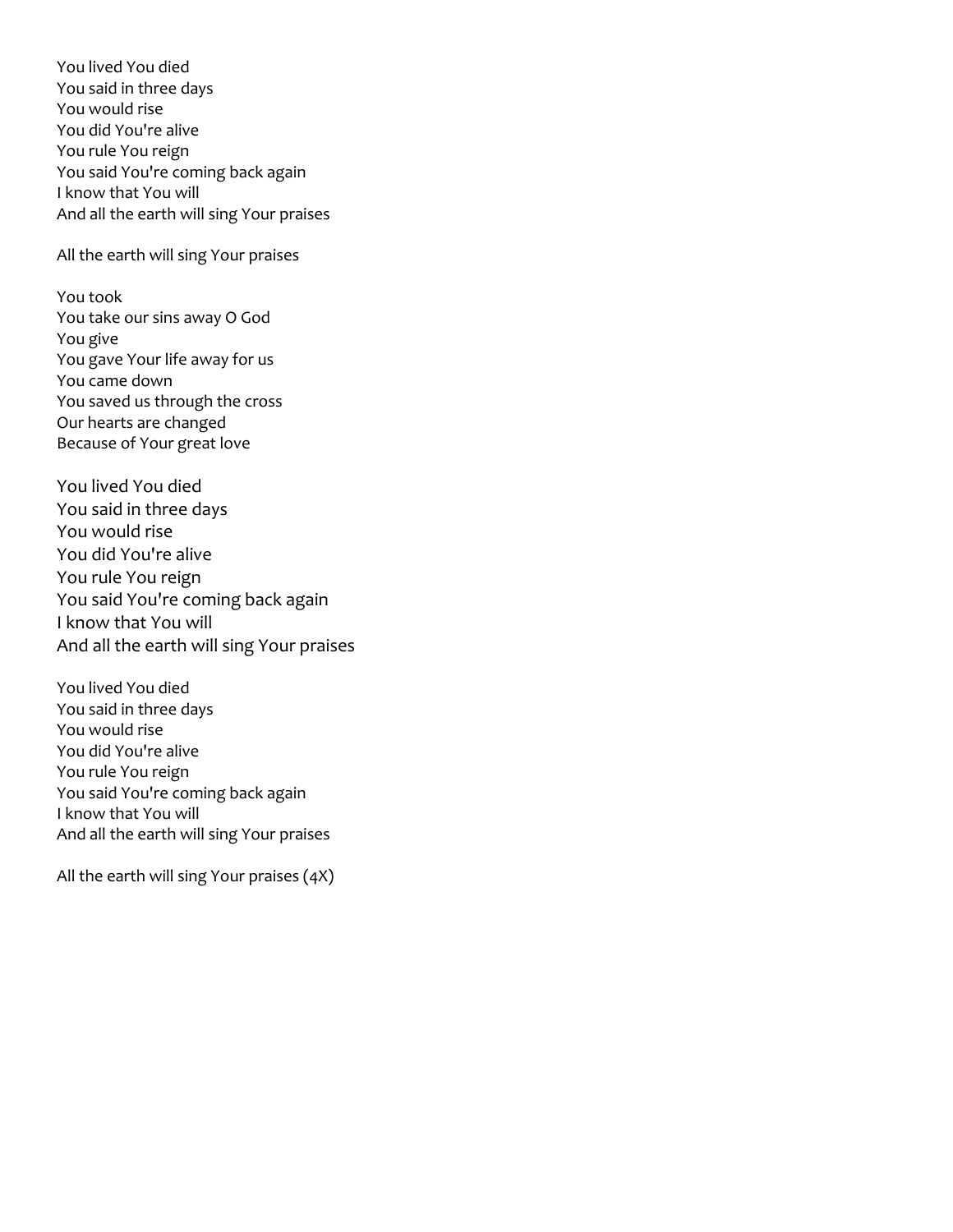HOPE, ASSURANCE

We

We

For

 $\mathbf{1}$ 

 $\boldsymbol{2}$ 

3

4

5

635

#### We Walk by Faith walk faith by and by sight; with not may touch not your hands and side, nor Help then, O Lord, our un - be  $\overline{\phantom{a}}$ lief; and you, O res ur - rec - ted Lord, are And when life our of faith is done, in

7 gra - cious words<br>fol - low where draw O Christ, who spoke near, as you trod; but in your prom - ise may our faith bound  $a$ call when to on you di found in vine: wa means  $\overline{\phantom{a}}$ be - neath the ter  $\overline{a}$ realms of clear light er be - hold may we you d. "My with here." none e'er spoke: peace be you "My God!" we re - joice, and cry, Lord and and seek where found: are near you are you and the word, be - neath the bread and wine. with full end and less sight. as you are,

Text: Henry Alford, 1810-1871, alt. Music: Marty Haugen, b. 1950 Music © 1984 GIA Publications, Inc.

SHANTI CM

ï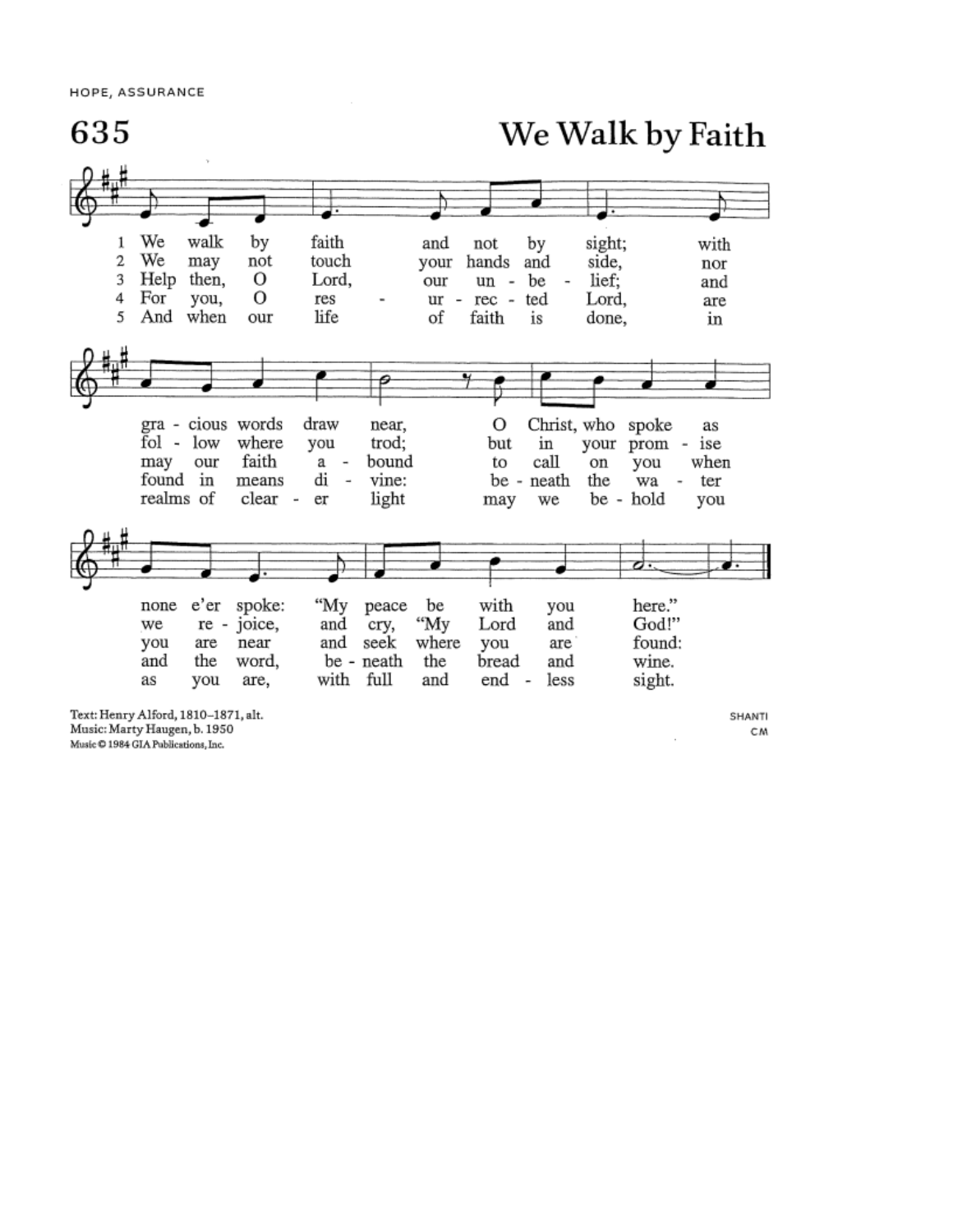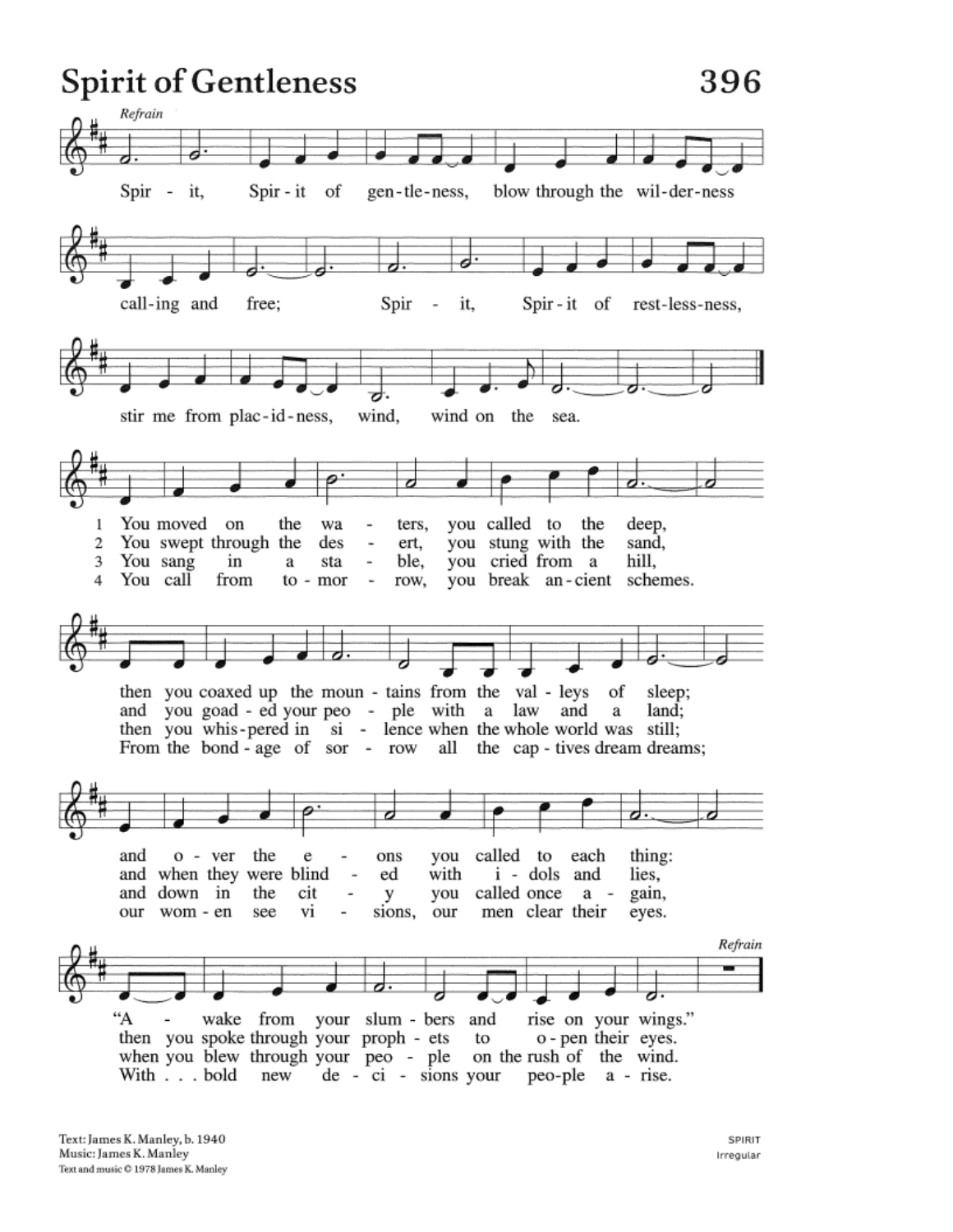

1050 Peninsula Drive Traverse City, MI 49686 (231) 947-9880 www.bethlehemtc.org

# April 18, 2021

Sharon Weller announced her resignation from her positions as Music Coordinator/Choir Director and Administrative Assistant. Her last day on staff at Bethlehem was Sunday, April 4th.

We give thanks for all the wonderful work, music and ministry Sharon has shared with us these last few years. She has helped our congregation through our many challenges during the COVID pandemic as well as the many changes to help our church move forward technologically to allow for our parishioners to have a choice to view our services at home. We wish Sharon all the best, and may God bless her and keep her always. Sharon, you will be missed!

Altar Flowers have returned! Please consider signing up for Altar Flowers for a Sunday service. You may use the sign-up poster in the Narthex by signing on the date you request. Then fill out a pink slip with the necessary information and place it and a check for \$40 (payable to Bethlehem Lutheran Church or BLC) in the Administration Assistant's mailbox near the church office entrance. You may select either "in honor" or "in memory" or "to celebrate". If someone has already signed on the date you would like, feel free to add your name - we welcome more than one on a Sunday.

#### Today's altar flowers are donated by: Jacky Putman, In memory of Sandra Osgood.

<mark>"Zoom Bible Study"</mark> gathering via Zoom is on a break right now<u>.</u> Our next study will start on April 21st and will be on Paul's letter to the Philippians from Augsburg Fortress. Besides the thought-provoking discussions, we also have great conversation and fellowship. Please contact Pr. Paul if you are interested in joining.

The BLC book club continues to meet the 4th Tuesday of the month at 5:30 pm via ZOOM. On Apr 27 we will discuss the book "My Name is Lucy Barton" by Elizabeth Strout. If you would like to participate and are not already on the email list, just send your email address to cmonroe@chartermi.net.